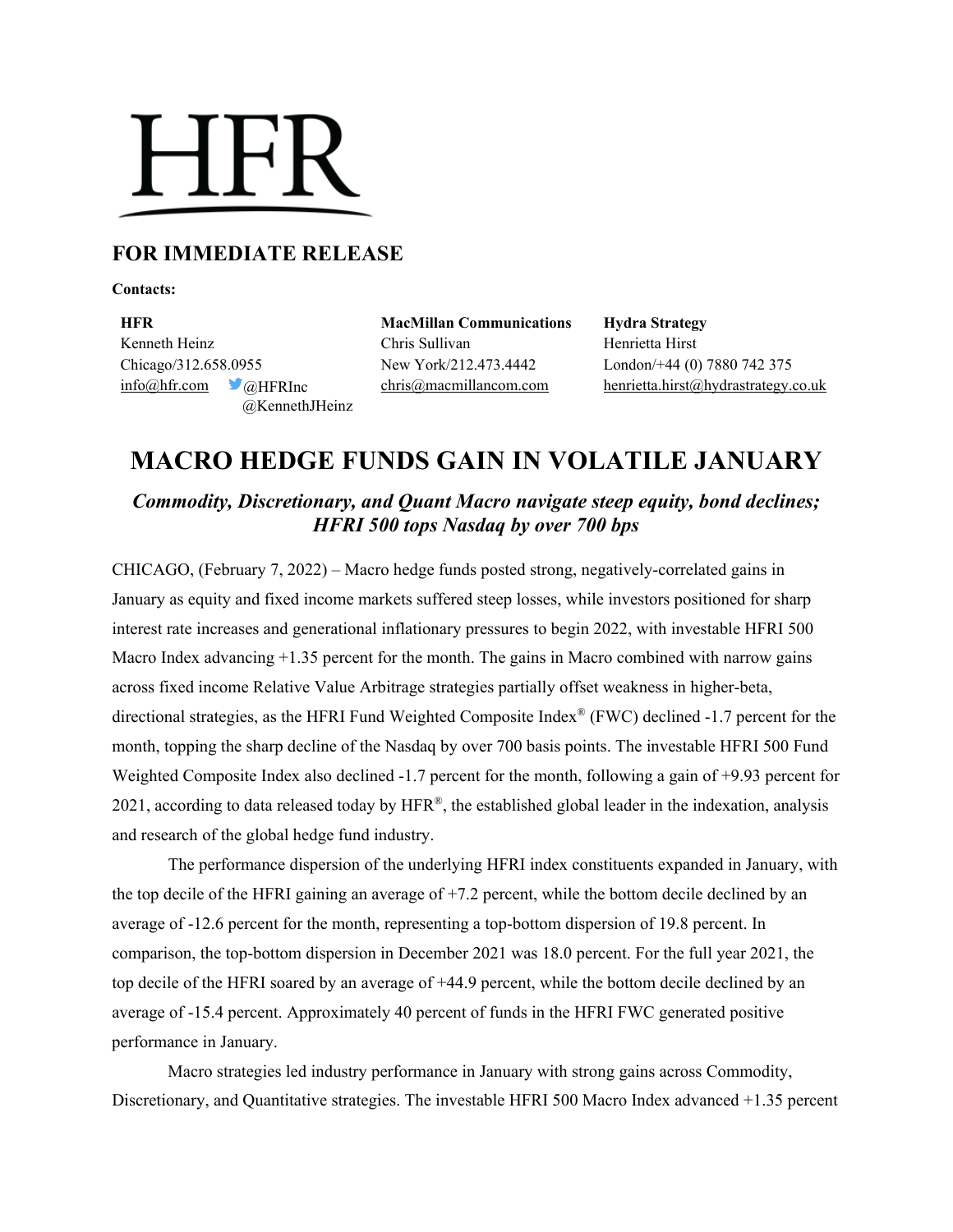for the month, while the HFRI Macro (Total) Index advanced +0.85 percent. Macro sub-strategy gains were led by the HFRI Macro: Commodity Index, which surged +5.5 percent on record U.S. inflation, while the HFRI Macro: Discretionary Thematic Index advanced +0.6 percent and the HFRI Macro: Systematic Diversified Index added +0.2 percent in January.

Fixed income-based, interest rate-sensitive strategies generated a narrow gain for the month as bond yields surged, with gains in yield alternative funds offsetting narrow declines across other substrategies. The HFRI Relative Value (Total) Index posted a narrow gain of +0.1 percent in January, while the investable HFRI 500 Relative Value Index posted a narrow decline of -0.2 percent. Sub-strategy performance was led by the HFRI RV: Yield Alternatives Index, which gained +1.3 percent, and the HFRI RV: Fixed Income Corporate Index, which added +0.6 percent.

Equity Hedge funds, which invest long and short across specialized sub-strategies, posted a decline to begin 2022 after leading strategy performance in 2021, with the HFRI Equity Hedge (Total) Index declining -3.4 percent, while the investable HFRI 500 Equity Hedge Index fell -4.2 percent for the month, with the former topping the decline of the Nasdaq Composite Index by over 550 bps. EH substrategy declines were driven by the HFRI EH: Technology Index, which fell -7.9 percent in January, and the HFRI EH: Healthcare Index, which declined -6.9 percent.

Event-Driven strategies, which often focus on out-of-favor, deep value equity exposures and speculation on M&A situations, also declined in January led by higher-beta Activist and Special Situations strategies. The investable HFRI 500 Event-Driven Index fell -2.7 percent for the month, while the HFRI Event-Driven (Total) Index lost -2.3 percent, which followed a calendar year 2021 return of +12.4 percent, the highest annual performance since 2013. ED sub-strategy declines were led by the HFRI ED: Activist Index, which fell -8.3 percent in January, and the HFRI ED: Special Situations Index, which lost -2.5 percent. For the full year 2021, ED performance was led by the HFRI ED: Activist Index, which jumped  $+16.1$  percent.

Risk Premia strategies declined in January as risk-off sentiment drove losses, with the HFR BSRP Multi-Asset Index falling -7.55 percent for the month, while the HFRI BSRP Currency Index posted only a narrow decline of -0.03 percent. The HFRI-I UCITS Liquid Alternative Index declined -0.97 percent in January.

The HFRI Diversity Index fell -1.0 percent in January, while the HFRI Women Index lost -2.0 percent.

"Macro hedge funds surged to impressive, negatively-correlated gains in January as financial market volatility spiked, and as equity and fixed income markets posted steep losses, demonstrating both capital preservation and portfolio volatility protection as US inflation reached levels not seen since the early 1980's," stated Kenneth J. Heinz, President of HFR. "Macro gains were distributed across diverse